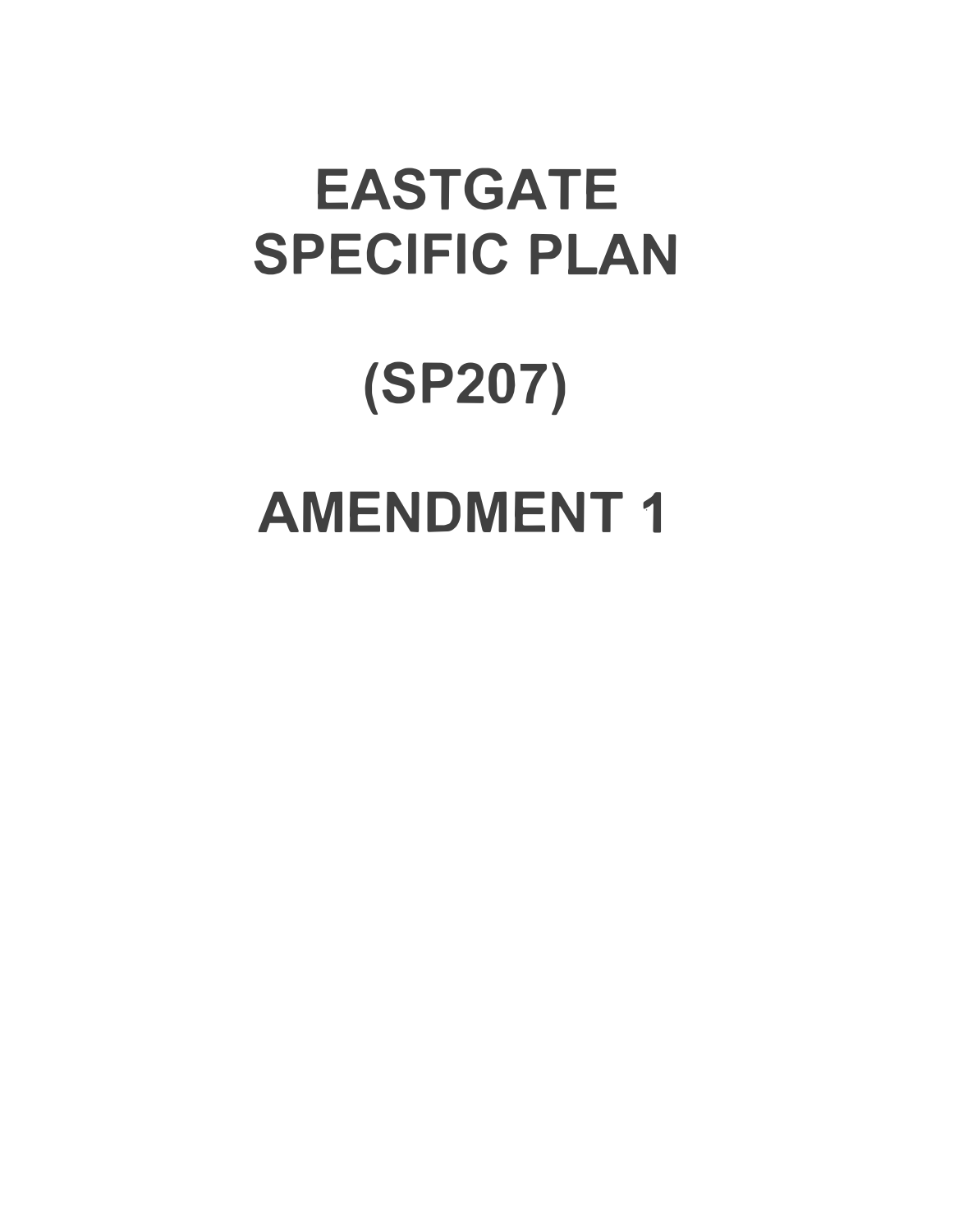# **Eastgate Specific Plan (SP207) - Amendment 1**

#### **Introduction**

Amendment 1 to the Eastgate Specific Plan is intended to address several design changes requested by the applicant to respond to market conditions, and enhance the feasibility of the project. In addition, the Specific Plan document text is being streamlined to facilitate implementation. Since the original approval of the Specific Plan, the City has developed development standards as part of the Municipal Code that can largely address the needs of the proposed development.

This Specific Plan Amendment 1 supersedes the entirety of the previously approved Specific Plan text.

The land use plan showing the distribution, location, and extent of the uses of land is attached. (Attachment 1)

The site is situated south of Cactus Avenue, east of Oliver Street, north of John F. Kennedy Drive, and west of Moreno Beach Drive.

The primary purpose of the Specific Plan is to allow for residential standards to vary slightly from the existing standards. The Specific Plan boundaries coincide with Tentative Tract Map 22709 in its entirety. These standards are addressed in the zoning ordinance, which is an attachment to the Specific Plan.

The Amendment 1 includes the following components:

- A. Number of Residential Units: The Specific Plan, as amended, will allow for a total of no more than 421 residential single-family units.
- B. Treatment of Channel: The proposal includes a modification to the approved treatment of the drainage channels on the site. The proposal is for naturalized channels that will be designed to convey the 100-year storm flows. The landscaping for the site shall be designed to meet the requirements of the Federal Emergency Management Agency, the City Public Works Department, Riverside County Flood Control District, and the California Department of Fish and Game. The Public Works-Special Districts would maintain this area subject to conditions of approval of the tract. The ultimate design will be a beneficial impact to wildlife resources compared to the grass lined channels that were approved.
- C. The developer shall provide a 6.0-acre park site at the northeast corner of the intersection of John F. Kennedy Drive and Oliver Street, south of the flood control channel (Planning Unit 7). The park shall be improved to City of Moreno Valley standards by the developer and dedicated to the Community Services District.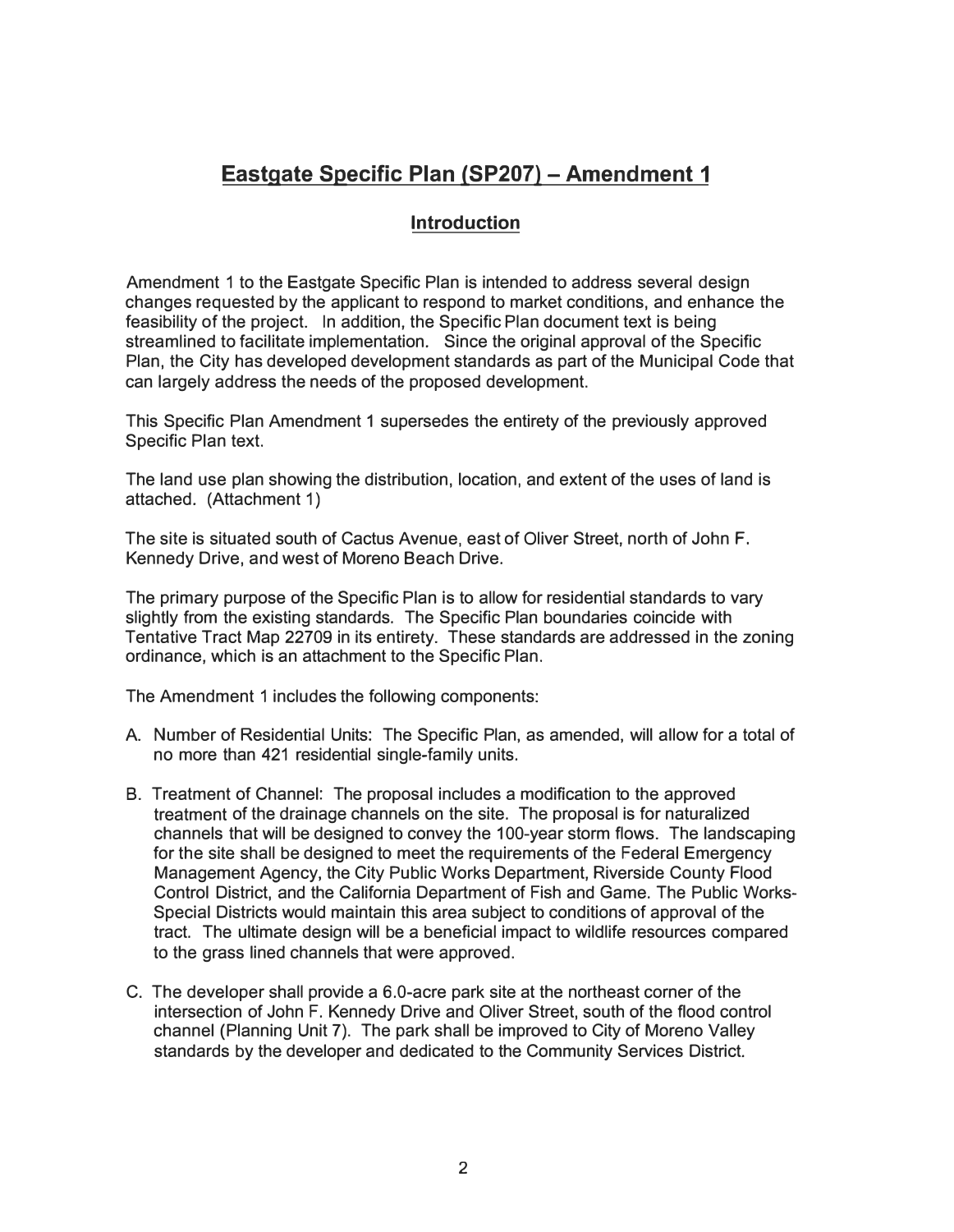- D. Vehicle/Pedestrian Bridge: the developer shall construct a pedestrian bridge at approximately the northwest corner of Planning Unit 8. The vehicle bridge crossing at the channel has been eliminated between Planning Units 4 and Planning Units 8 and 9. Public Works-Transportation has reviewed information from the applicant in this regard, and has determined that no further traffic analysis is required.
- E. Additional Access Point: An additional access point along Cactus Avenue has been proposed, eliminating one residential lot. This lot will be replaced at the southern approach to the vehicular bridge to be removed.
- F. The development standards and design criteria have been revised to specify only those development standards where specific design criteria are desired for the Specific Plan area. The standards and criteria are primarily limited to minimum street frontage, residential side yard setbacks, walls and fences, entry statements, and design criteria for the channel. (pages 7-9)

# **LAND USE PLAN**

The Land Use exhibit identifies the approved land uses for the Specific Plan. (Attachment 1) The areas consistent with the outline of Tentative Tract 22709 are all designated as residential. There are two sites at the southeast corner of Cactus Avenue and Moreno Beach Drive and the northeast corner of John F. Kennedy Drive and Moreno Beach Drive that will allow for commercial. The park site and school site remain largely unchanged in the project design.

### **CIRCULATION/TRANSPORTATION**

The proposed development is consistent with the City's General Plan. Vehicle access to the northerly portion of the Specific Plan is provided from Oliver Street, Cactus Avenue, and Moreno Beach Drive. Access to the southerly portion will be from John F. Kennedy Drive. (Attachment 3)

A pedestrian bridge will connect the northerly and southerly portions of the residential component of the Specific Plan.

#### Roadway Hierarchy

Cactus Avenue, Oliver Street, John F. Kennedy Drive, and Moreno Beach Drive will be improved to typical half-width standards. These requirements are conditions of the tentative tract map, which is already approved for the site.

Cactus Avenue, John F. Kennedy Drive, and Oliver Street are planned as 88-foot wide secondary highways in the Circulation element. This project will ultimately improve 44 feet of each of these roadways with an additional lane on Oliver for southbound traffic and Cactus for westbound traffic.

Moreno Beach Drive is designated as an Urban Arterial Highway with 134 feet of rightof-way. The Specific Plan will provide 67 feet of this improvement.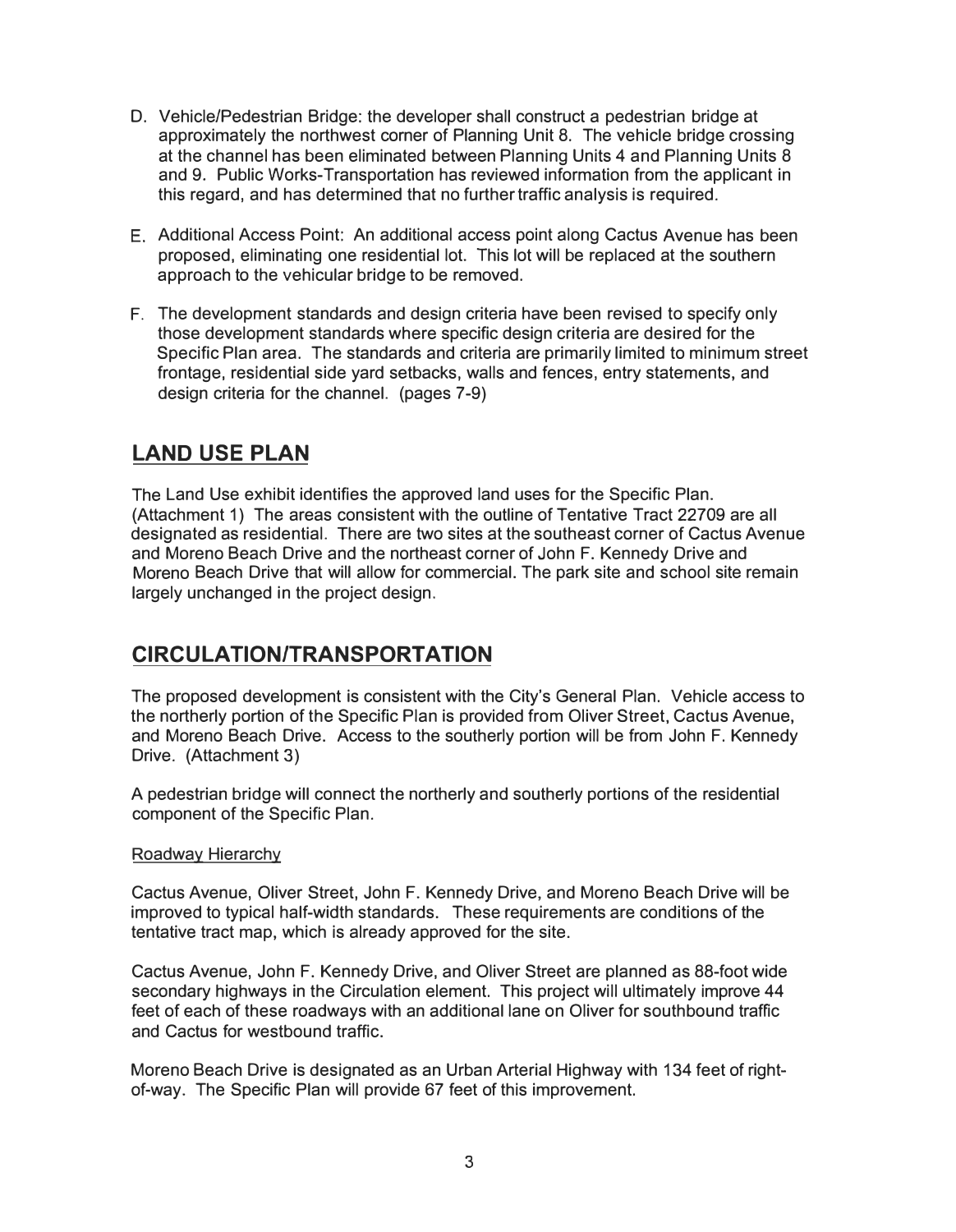Circulation within the Specific Plan will be provided by the City's standard for collector streets as reviewed and approved by the Public Works Department. (Attachment 2)

The pedestrian bridge will provide an access across the flood channel. This will allow the residents on the north side of the flood channel to access the park and points to the south, and will allow residents on the south side of the flood channel to access the school site from within the tract. The pedestrian bridge will be completed prior to the occupancy of the first residential unit in Planning Area Unit 8, if the issuance of building permits commences in Planning Area Unit 4 prior to Planning Area Unit 8; or prior to the occupancy of the first residential unit in Planning Area Unit 4, if issuance of building permits commences in Planning Area Unit 8 prior to Planning Area Unit 4. The phasing of the tract will be addressed through the tentative tract map.

#### Project Entry Points

Two major entry and four minor entry points will access the residential portion of the Specific Plan. Major entry points will be along Moreno Beach and JFK Drives; minor entry points will be along Cactus, Oliver, and John F. Kennedy Drives. Entries will include community identification, and landscaping, and may include signage consistent with Title 9 of the City's Municipal Code. (Attachment 2)

#### Relationship to Existing Circulation

Roadways that will be utilized by the residents of the Specific Plan include Moreno Beach Drive, Nason Street, Alessandro Boulevard, and State Route 60. This project will ultimately improve the circulation through the area by improving Moreno Beach Drive, Oliver Street, Cactus Avenue, and John F. Kennedy Drive to half widths as noted in the City's General Plan.

#### Equestrian, Bicycle, and Pedestrian Trails

An equestrian trail easement will be dedicated to the City of Moreno Valley along Cactus Avenue. This trail will connect into the existing trail system in the eastern portion of Moreno Beach. (Attachment 3)

The equestrian trail will be constructed to the City of Moreno Valley standards as provided for in the General Plan, and subject to review by the Parks and Recreation Department.

A Class II bikeway will be provided along John F. Kennedy Drive to serve as a connection to the existing and planned bicycle lanes within Moreno Valley.

An internal pedestrian trail will be provided along the north side of the channel. It is expected that this trail will be for internal access from residences to the park and school. It is expected that this path could range from a 6-foot wide sidewalk to a 10-foot wide multi-use trail. This trail would not be built into the channel area.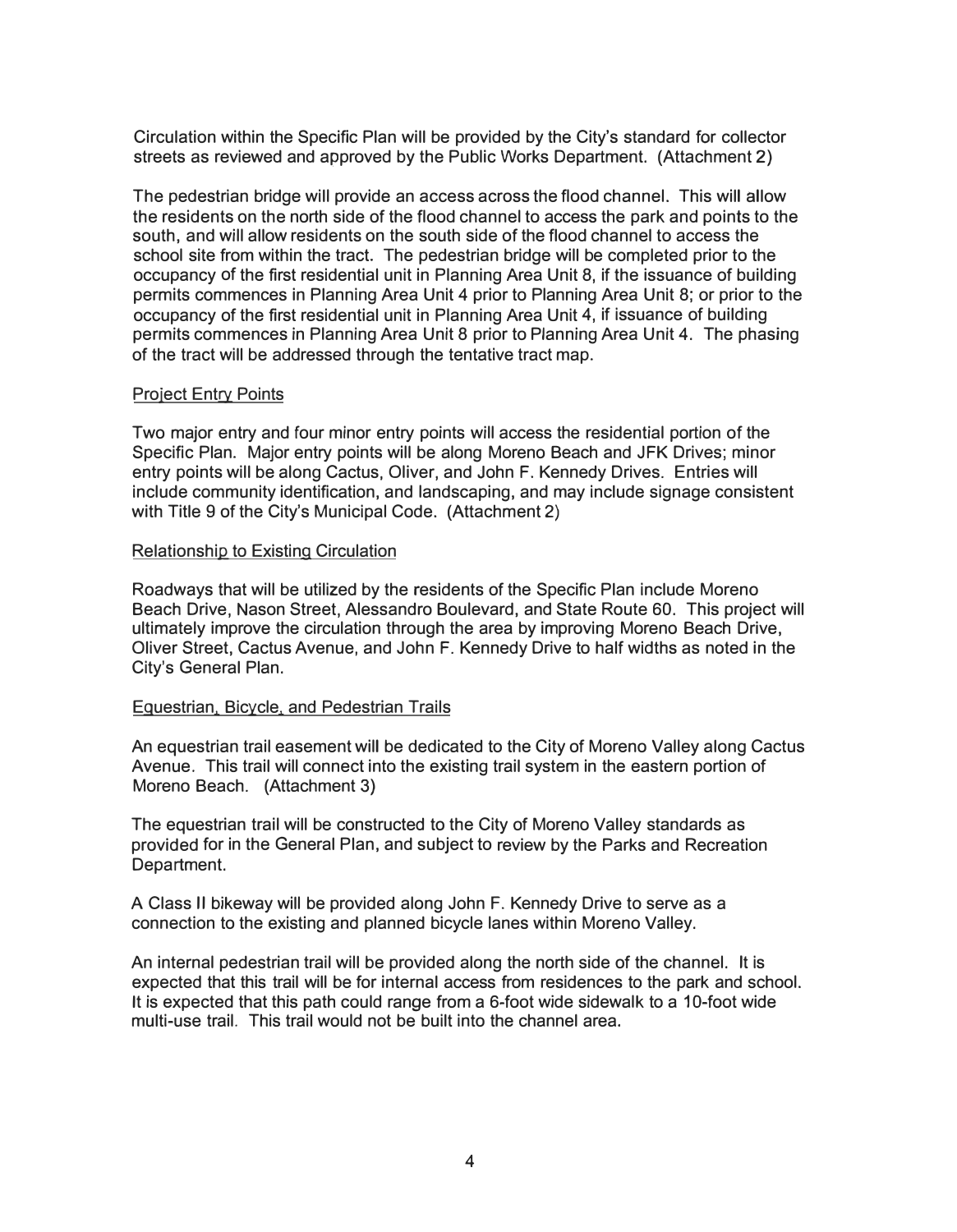# **PARKS AND RECREATION**

The current requirement for open space is three acres of open space per 1,000 residents, as required under current City ordinances. Based on the current standard it is estimated that a total of 4.25 usable acres would be required. The usable area that can be provided may slightly exceed this required amount. Any usable park area that would be in excess of the required park acreage would require a percentage credit for the balance of the parkland. This could be accomplished through a separate agreement. The credits could only be applied against the usable portions of the parkland. It is expected that the sloping portion to the drainage channel would not be usable, since it will be part of the semi-natural channel.

With the dedication of the parkland and the completion of the park to City standards, the project would not be required to pay Quimby parkland in-lieu fees or the recreation facilities portion of the development impact fee, but would be required to pay the recreation center portion of the development impact fee.

There will be additional open space provided including approximately 3.6 acres of open space easements, and approximately 16 acres of semi-natural flood control improvements. The latter will not be usable open space improvements. Therefore, no credit for this land would be provided.

# **PUBLIC FACILITIES**

#### **WATER/SEWER**

The project will be served for water and sewer by the Eastern Municipal Water District (EMWD). EMWD has indicated that the project can be served for both water and sewer. A water and sewer plan is required as part of the Specific Plan document, and is attached. (Attachments 4 and 5)

#### **DRAINAGE PLAN**

The drainage plan will protect the Eastgate project from the 100-year flood potential that exists on the southerly portion of the property. (Attachment 6) In addition, natural drainage courses traverse the center and northern and western boundaries of the site.

Two storm drain channels are proposed to transmit runoff and 100-year storm flows through the site. The channels will be designed in accordance with Riverside County Flood Control. The implementation of these drainage improvements will remove the area from the 100-year flood plain.

The east-west and north-south drainage course is required to be maintained by a public entity in that it does transmit the 100-year storm flow through the site. This drainage area will be maintained by Public Works - Special Districts through an assessment district.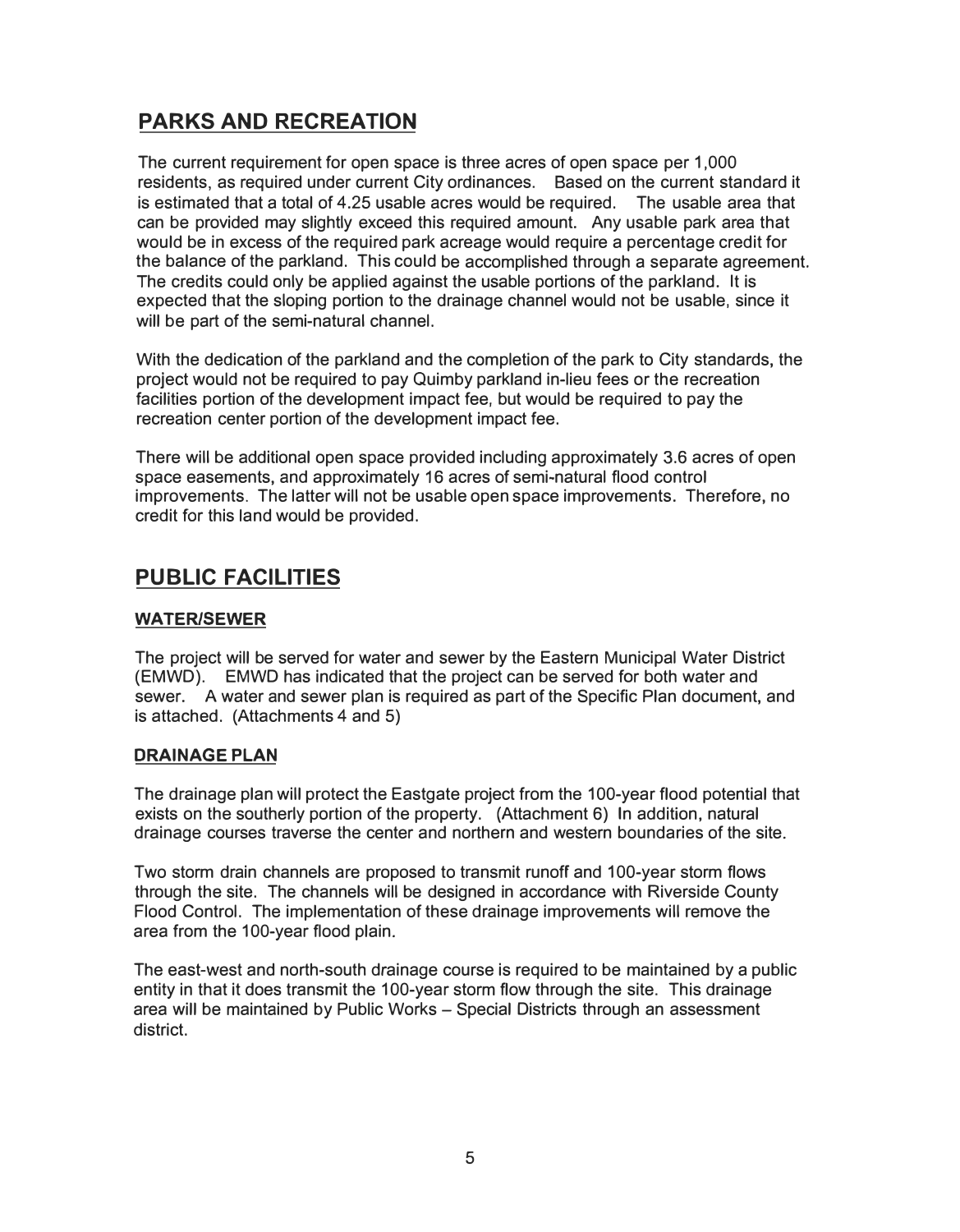#### **SCHOOLS**

An 8.8-acre parcel of land has been designated as a potential school site by the Moreno Valley Unified School District. Proposed schools have been approved as a result of surrounding development, therefore it is not anticipated that the proposed project will result in the construction of any new schools. The proposed school site would provide the potential for a future school to serve the subdivision and surrounding future residential development when such capacity is needed.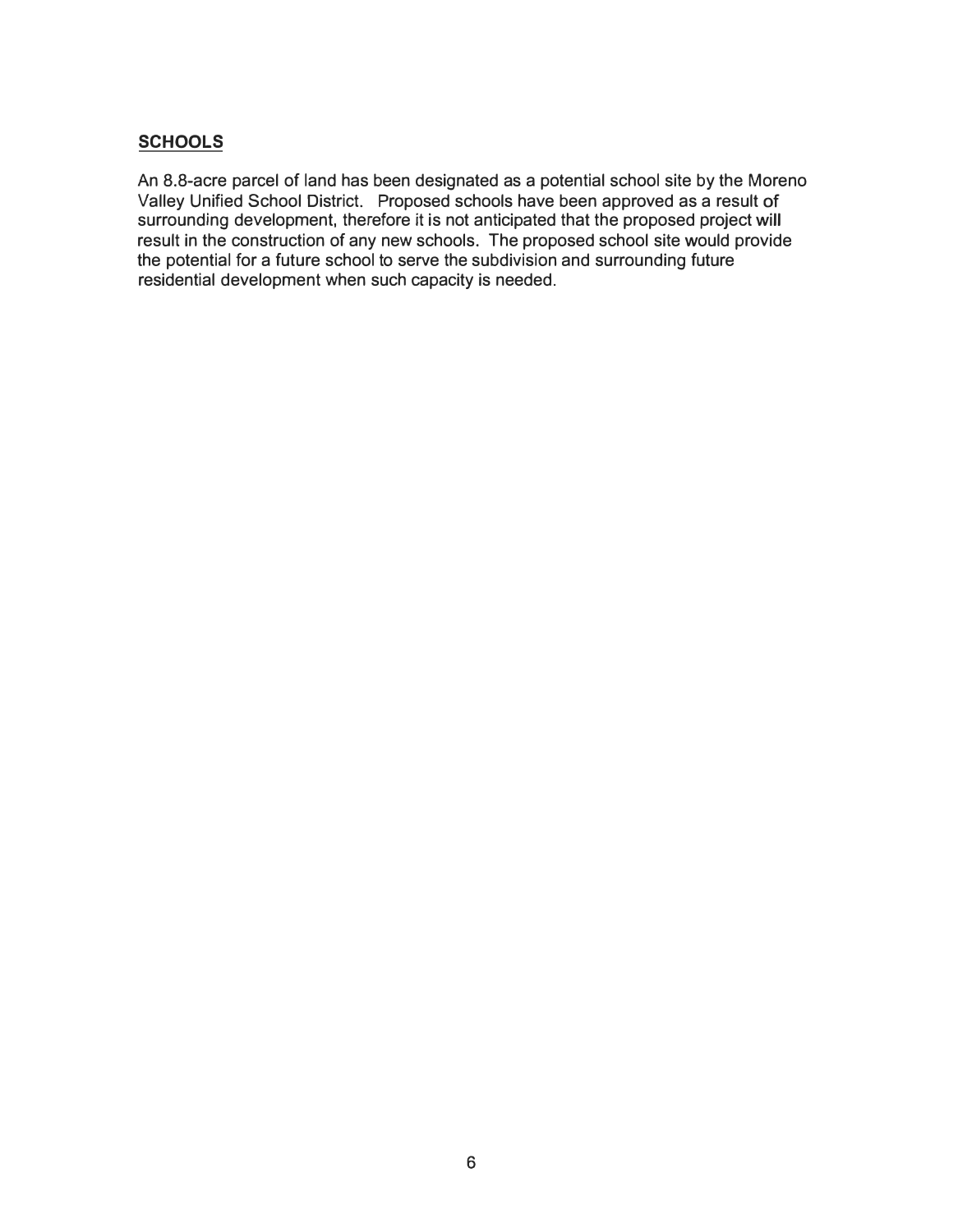## **DEVELOPMENT STANDARDS AND DESIGN CRITERIA (formerly Volume 5 of Specific Plan and Appendix F of Specific Plan)**

The purpose of the development standards and design criteria is to specify only those areas where specific design criteria are desired for this Specific Plan area. The criteria are primarily limited to minimum street frontage, residential side yard setbacks, walls and fences, entry statements, and design criteria for the channel. In general, the City's Municipal Code, Chapter 9 shall be used for reviewing the design of the project, except as otherwise identified and discussed below. The City's standards will ensure quality development without specifying a particular design for the project.

The Municipal Code standards will apply to all areas that are not addressed below.

#### **DEVELOPMENT STANDARDS**

The development standards included herein are intended to provide a standard for high quality development with the Eastgate Specific Plan. The following regulations shall apply in the Eastgate Specific Plan area.

#### **Residential Regulations**

#### **I. Uses Permitted:**

The uses permitted within the Eastgate Specific Plan Residential Zone shall be as provided for in the R5 designation of Chapter 3 of the Municipal Code, Title 9.

#### **II. Development Standards:**

The Eastgate Specific Plan Residential Zone shall comply with the development standards of the R5 designation as identified in Chapter 3 of the Municipal Code, Title 9, except as otherwise indicated below.

- 1. Street Frontage: The minimum frontage of a lot shall be 60 feet, except that lots fronting on knuckles or cul-de-sacs may have a minimum frontage of 35 feet.
- 2. Setbacks: A. Side Yard(s) Interior Side Yard: A minimum of 5 feet

#### **COMMERCIAL REGULATIONS**

All commercially zoned property shall comply with the Neighborhood Commercial zone as provided for in Chapter 9.04 of the Municipal Code.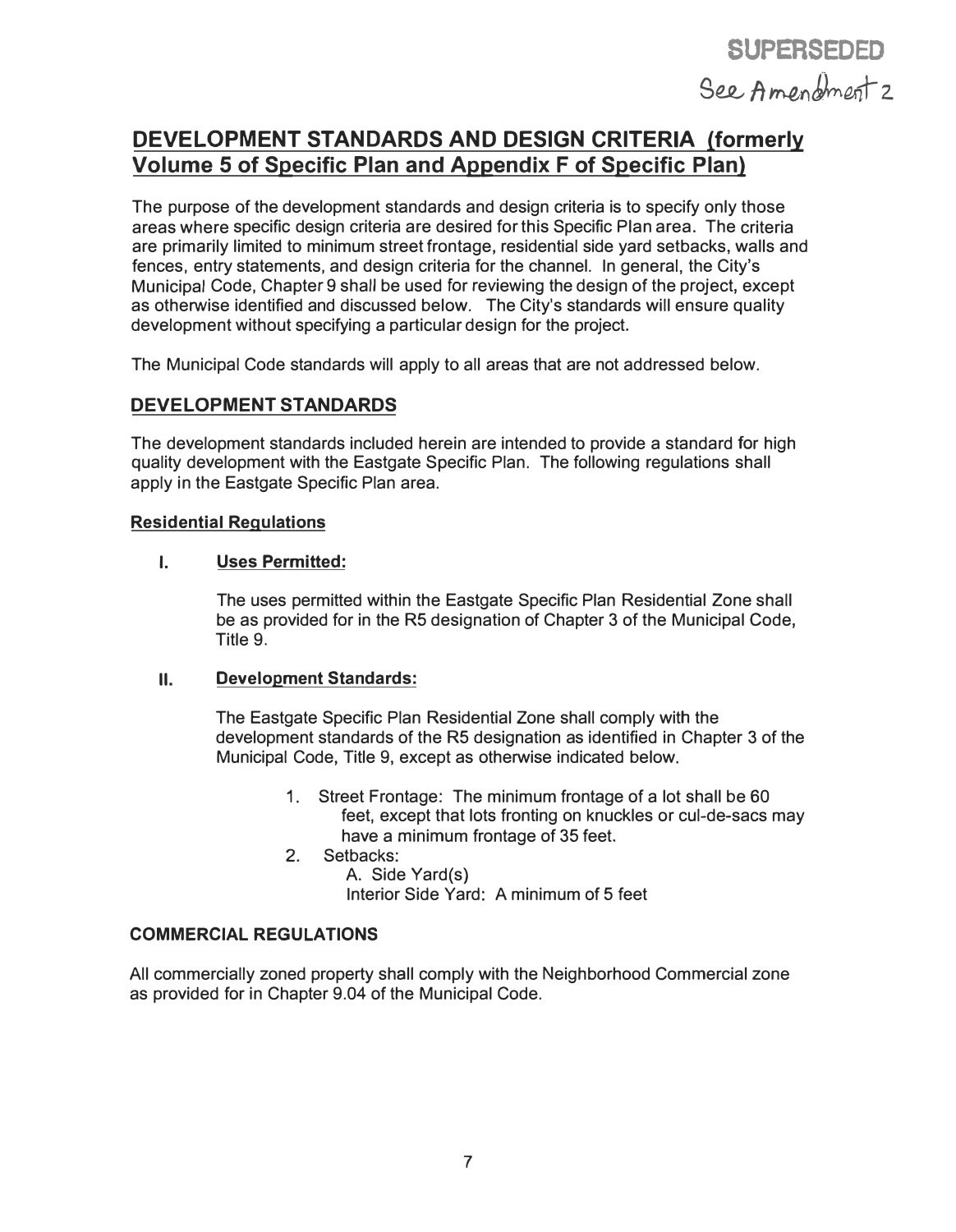#### **DESIGN CRITERIA**

#### **WALLS AND FENCES**

The perimeter wall, which will also be used to provide privacy and security for homes adjacent to the flood control channel, is designed to be aesthetically pleasing and compatible with adjacent approved project. Standards for walls are described below.

#### Perimeter/Buffer Block Wall

This wall is to be used for all perimeter situations requiring privacy and sound attenuation. Some locations include Moreno Beach Drive, John F. Kennedy Drive, Cactus Avenue and commercial/residential interfaces. This wall shall also be used the rear yards adjacent to the landscaped flood control channels and park.

The wall shall be at least six (6) feet high, and constructed of decorative masonry block at least six (6) inches wide. The wall shall be constructed with brick cap and pilasters. The pilasters shall be provided at intervals of roughly 50 feet (at property lines if appropriate), at changes in vertical or horizontal direction, or at other appropriate locations determined by the Community and Economic Development Department.

A combination wall/fence shall be provided at the south side of the flood control channel along the property line. The combination wall would consist of approximately 2-3 feet of block wall, and 2-3 feet of wrought iron. Pilasters shall also be provided at intervals of 50 feet (at property lines if appropriate. Colors applied to this wall shall be in keeping with the identified overall project theme.

The wall between the residential and commercial planning areas shall be a minimum of six-foot high decorative masonry block.

Perimeter block walls shall be placed at the tops of slopes only.

#### Fencing for Street Side and Interior Lot Lines

All fencing along street sides shall be treated with a decorative block wall, or combination wall/fence. The use of wood fencing shall be only for fencing between residential units. Fencing for lots adjacent to commercial properties shall be decorative block wall.

#### **ENTRY STATEMENTS / PROJECT-WIDE SIGNAGE**

There are two types of entries to the residential areas of Eastgate proposed: Major and Minor. These are described below:

#### Major Entry

This entry type will be provided at two locations – the intersection of "N" Street and Moreno Beach Drive, and the intersection of "T" Street and John F. Kennedy Drive. (see Tentative Tract Map 22709) These locations are viewed as the primary arrival locations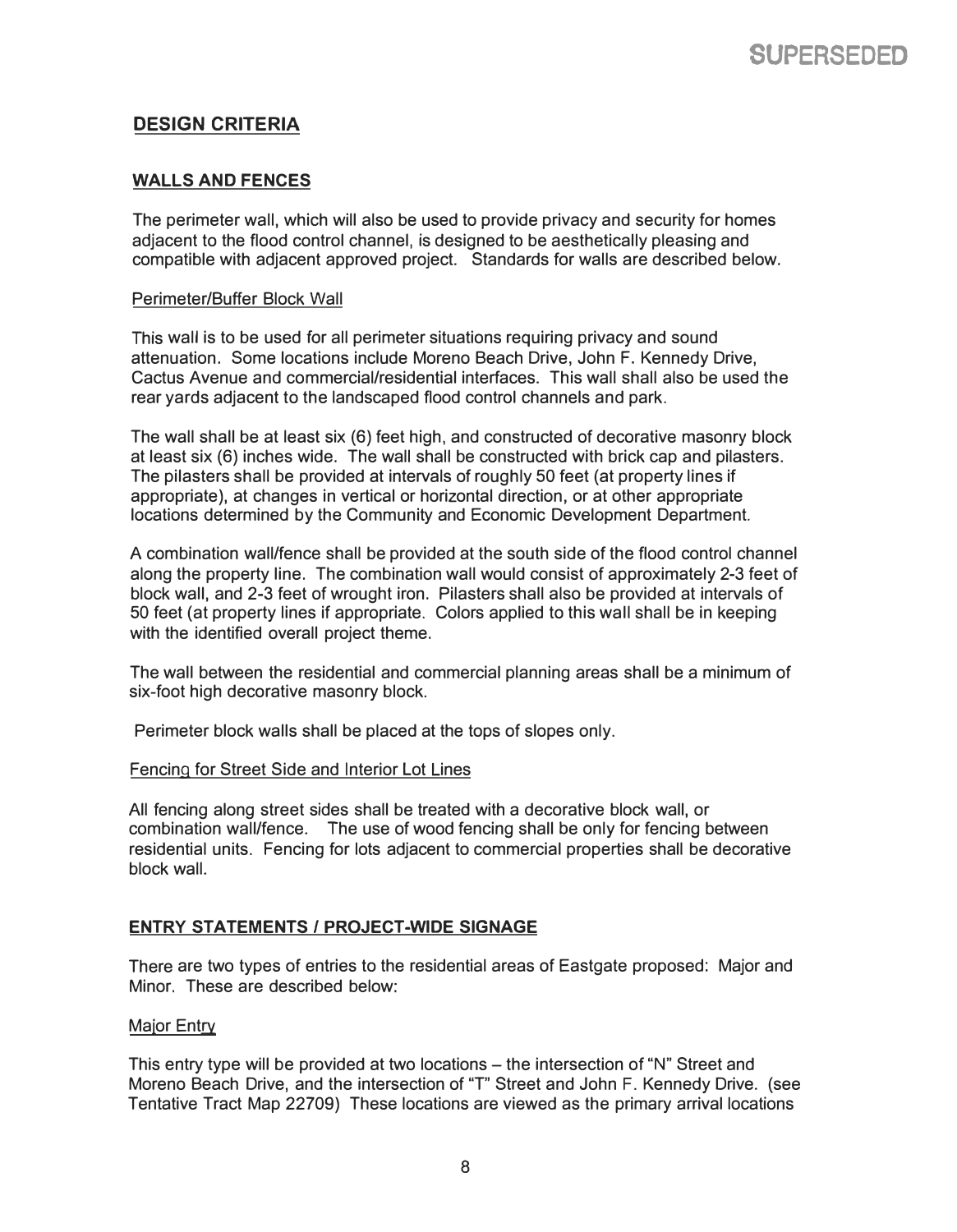**SUPERSEDED** 

for persons in the residential area. The concept for these entries calls for the use of Schinus Molle (California Pepper trees and Washingtonia filifera as the major accent trees. At the major entries, the Schinus molle trees will be planted in groups in widened planter areas created by low planter walls and surrounded by mounded accent shrubs and ground cover. An understory of shrubs and accent plantings will be provided in these planters.

#### Minor Entry

This entry type will be provided at four locations – the intersection of "I" Street and John F. Kennedy Drive, the intersection of "H" Street and Oliver Street, and the intersection of each of the two access points at Cactus Avenue. The design concept for these entries is similar in most respects to the major entries, with the exception that the enhanced planter area for the Schinus molle trees is not provided. These entries, due to space restrictions will also not be provided with the enhanced, bermed turf areas proposed for the major entries.

The major and minor entries shall be consistent with the City's landscape guidelines.

The plans for the entries shall be reviewed by Planning and Public Works - Special Districts prior to issuance of any permits for construction.

#### Buffer between Commercial/Residential

The provisions with regard to a buffer between commercial and residential are addressed in Municipal Code, Chapter 9.

#### FLOOD CONTROL/DESIGN OF OPEN CHANNEL

The design of the drainage channel will be a semi-natural design establishing a balance between conservation of resources, and the needs for drainage of a 100-year flood plain. The applicant has been working closely with the Federal and State resource agencies, Riverside County Flood Control, and the City regarding a design solution amenable to all parties.

The flood channel will be treated as a paseo, which will convey the major runoff through the site. Retention basins, if necessary, will be located in visible areas of the paseo. There may also be a need for rip-rap structures to reduce the speed of water through the paseo area.

The plant palette for the paseo will consist California natives and drought tolerant species. It is the intent that the plant material be planted in random masses to achieve an endemic appearance. Groupings of riparian type trees shall occur along immediate flow line or where water is present. Trees in the flood plain shall be five-gallon minimum and planted preferably during the rainy reason to insure water availability.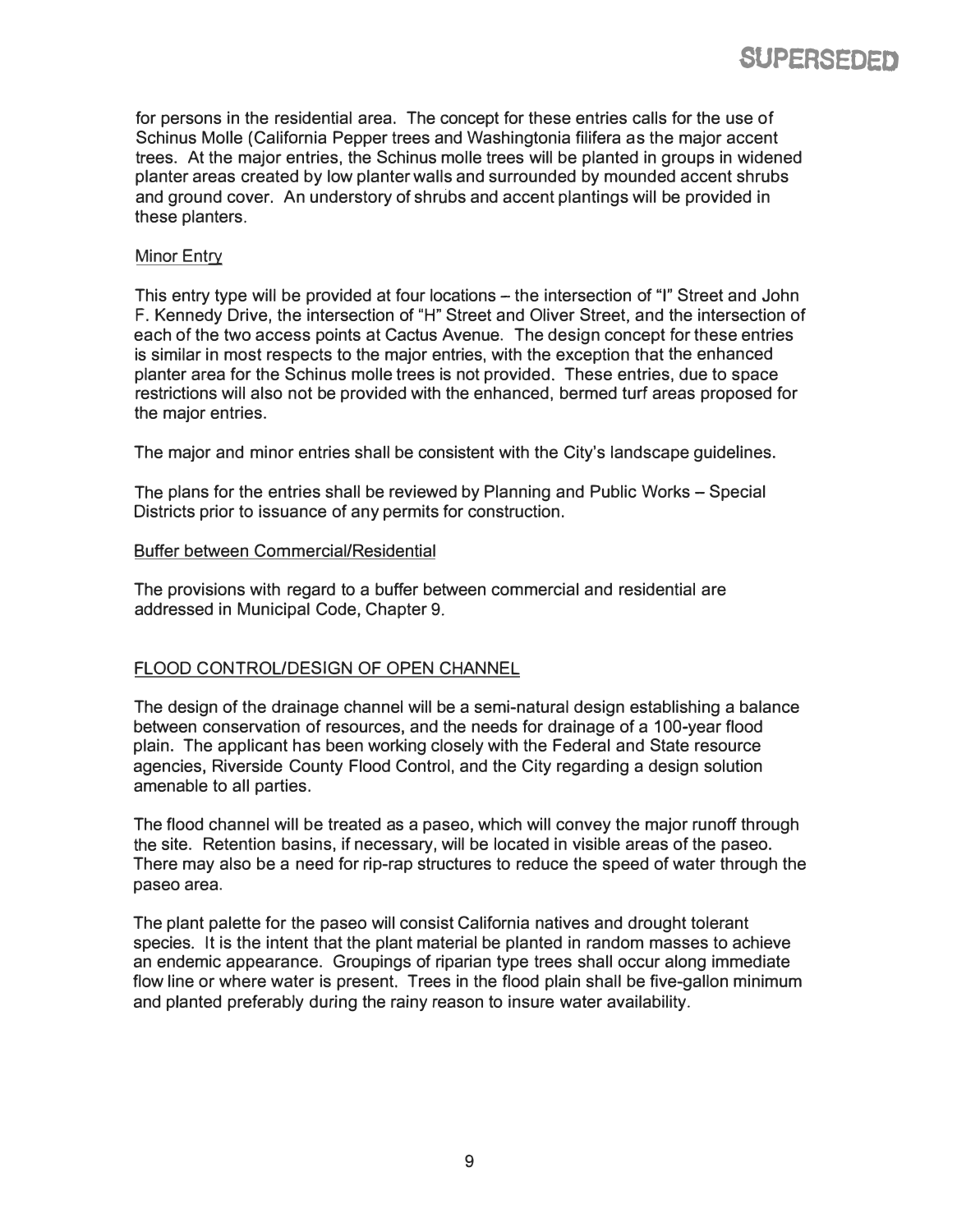#### **PLAN IMPLEMENTATION**

#### **General Plan Consistency**

The Moreno Valley City Council adopted the City's Draft General Plan on September 20, 1988. The City's adopted General Plan is organized into four elements: Environmental Resources, Public Health and Safety, Community and Cultural Resources, Community Development.

The Community Development Element identifies the City's development goals and objectives in addition to identifying policies and implementation programs by which the goals will be achieved.

The Eastgate Specific Plan project site is located within the current Development area. The Specific Plan is consistent with Community Development Policy 31.1(a), which states:

*Commercial, industrial and residential uses will be those permitted by applicable land use designations as shown on the Moreno Valley General Plan land use map.* 

The Eastgate Specific Plan site was designated as Planned Residential (PR) according to the General Plan Land Use Map adopted by the City Council on September 20, 1988. The Eastgate Specific Plan remains consistent with the intent of the PR land use designation and is therefore consistent with the General Plan. Specifically, the Eastgate Specific Plan promotes the following Community Development Goals to establish:

*A pattern of land uses, which organizes future growth, minimizes conflicts between established land uses, and which promotes the rational utilization of presently underdeveloped and undeveloped parcels.* 

*An overall design statement for the City of Moreno Valley that will establish* a *visually perceivable and unique image throughout the City.* 

*A supply of housing in sufficient numbers to meet the diverse needs of future residents and to support the healthy economic development of the City of Moreno Valley without creating an over-supply of any particular type of housing.*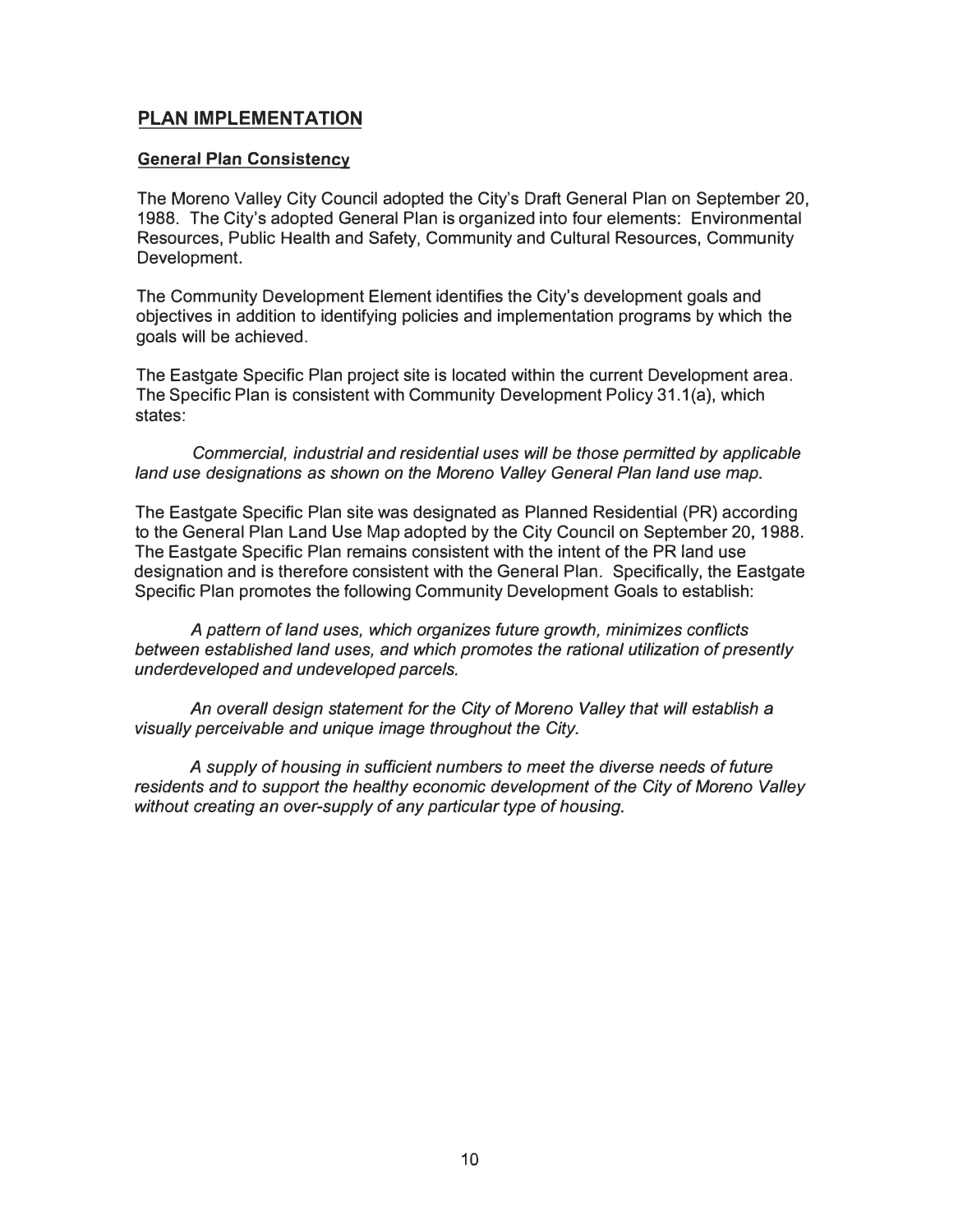#### Development Review Process

This Specific Plan was initially approved concurrent with the Tentative Map for Tract No. 22709. The subdivision map delineates the individual residential lots and streets within the Eastgate Specific Plan.

The tract map is still a valid approval with an additional extension of time for a period of three years, expiring on April 10, 2003. It is expected that the map will be revised through a substantial conformance in order for the map to be consistent with the amended Specific Plan.

At present, the City is undertaking a comprehensive General Plan update. The proposal is generally consistent with the proposed update, except that the commercial portions of the Specific Plan are proposed to become multi-family. If the comprehensive General Plan is adopted, the Specific Plan would be further amended.

#### Maintenance Districts

The Moreno Valley Community Services District is authorized to perform park and recreation and street lighting services. Operation and maintenance of existing parks and recreation programs are currently funded through property taxes allocated to the district, together with an annual lot fee.

The main storm drain system will be designed and constructed to Riverside County Flood Control District standards, operated by the District, and maintained by a Landscape Maintenance District through Moreno Valley Special Districts. All public roadways will be designed and constructed to standards acceptable to the City of Moreno Valley, and will be maintained by the City.

Parkway landscaping will be maintained through a Landscape Maintenance District. The project site will also be annexed to a sewer and water improvement district for operation and maintenance of facilities.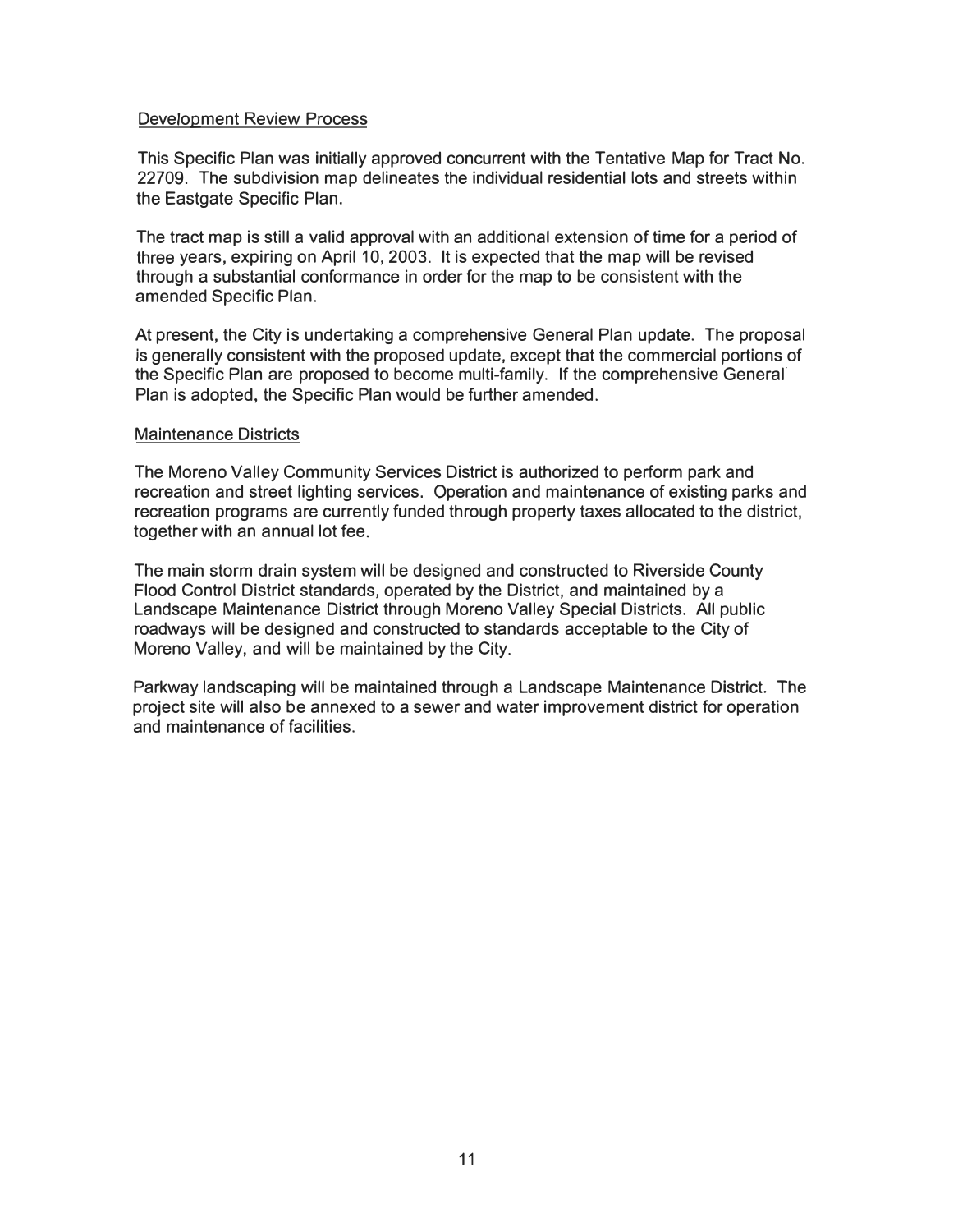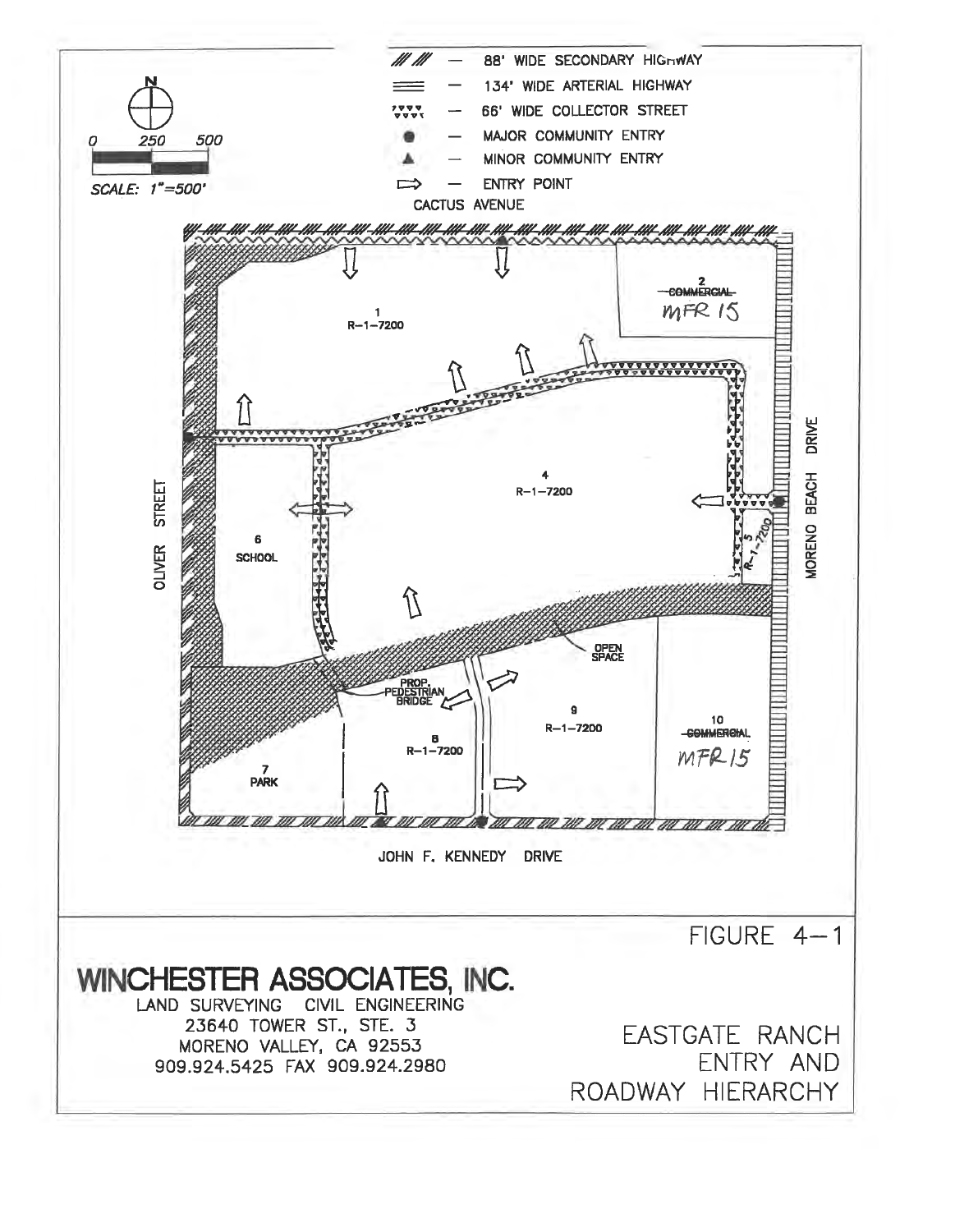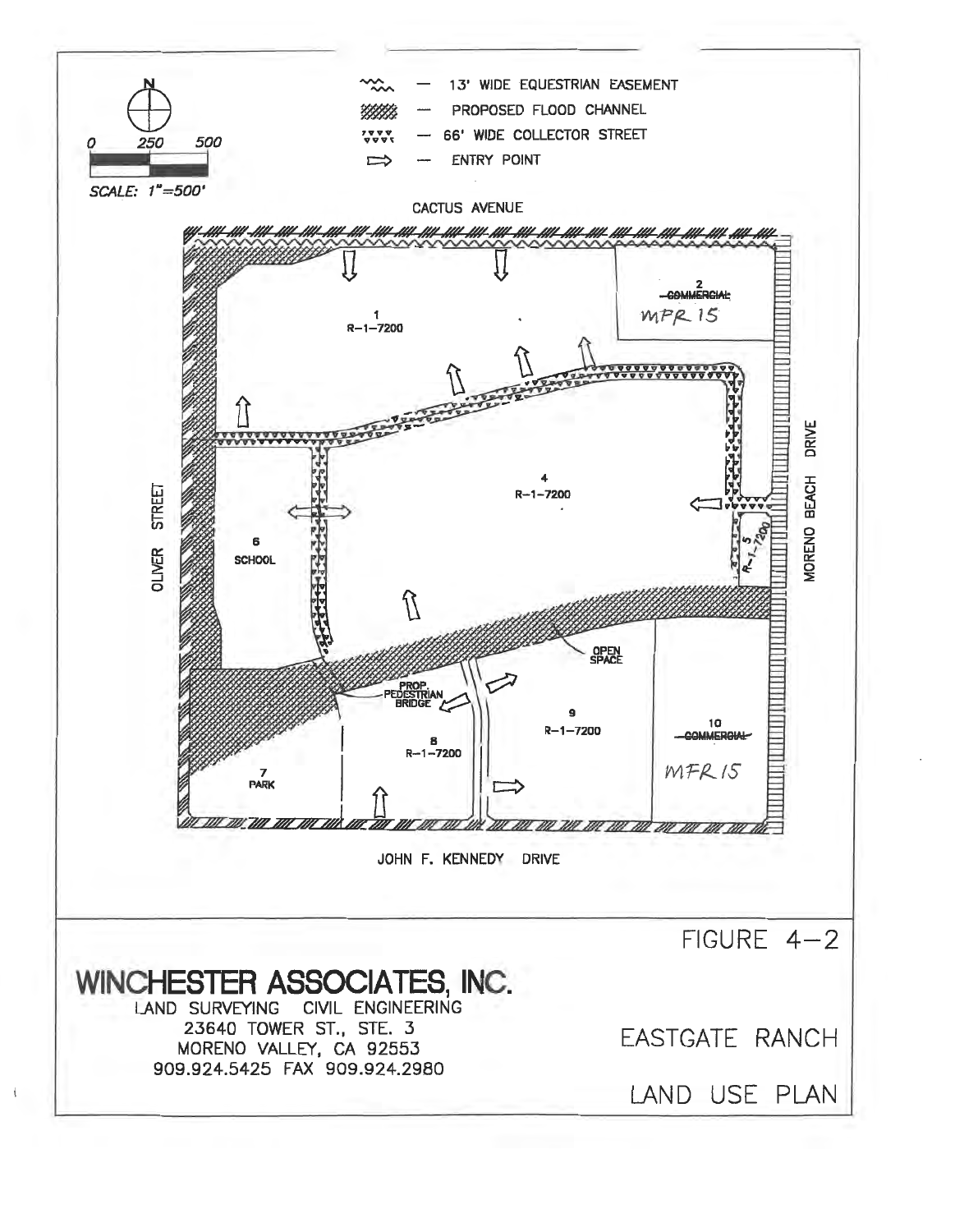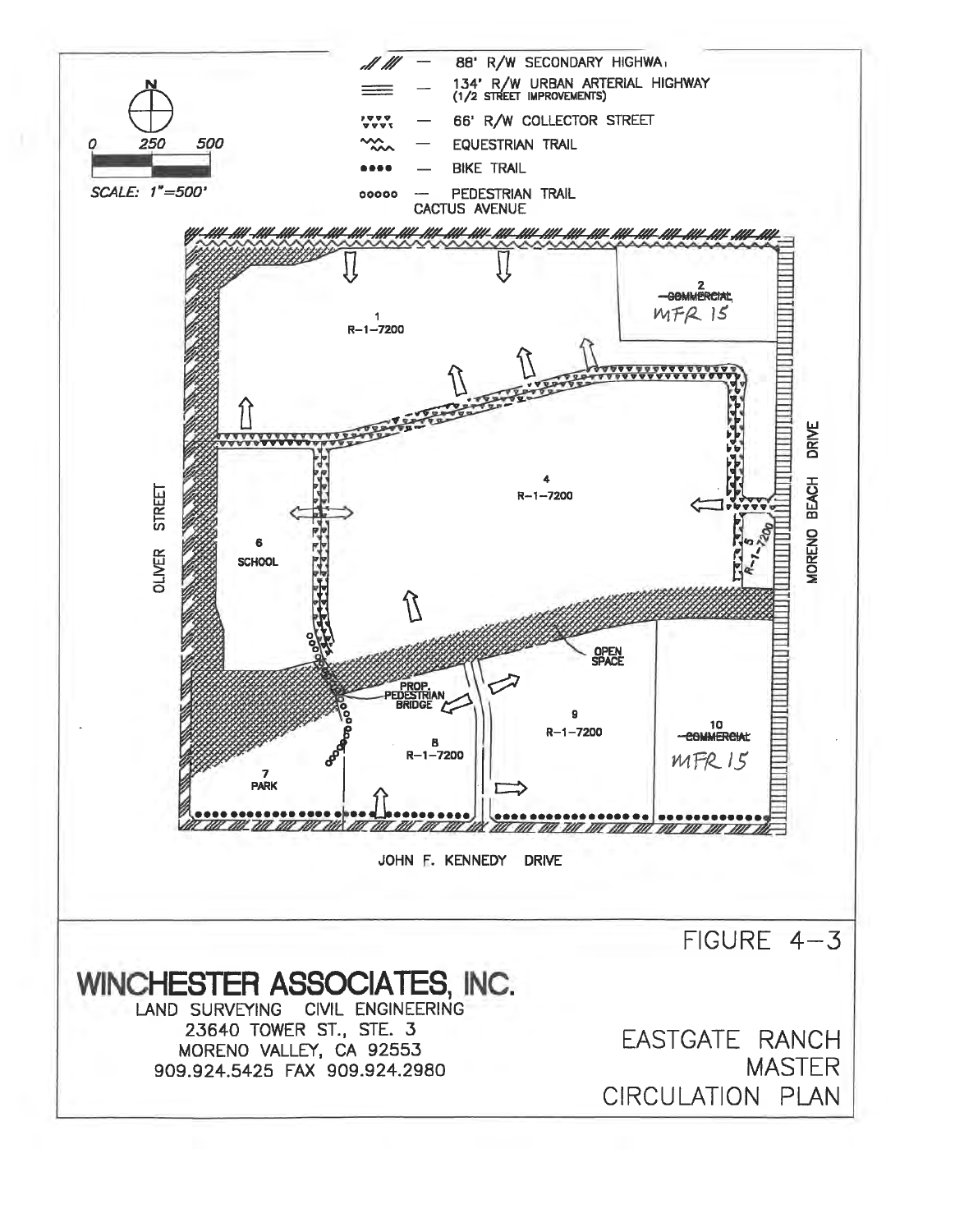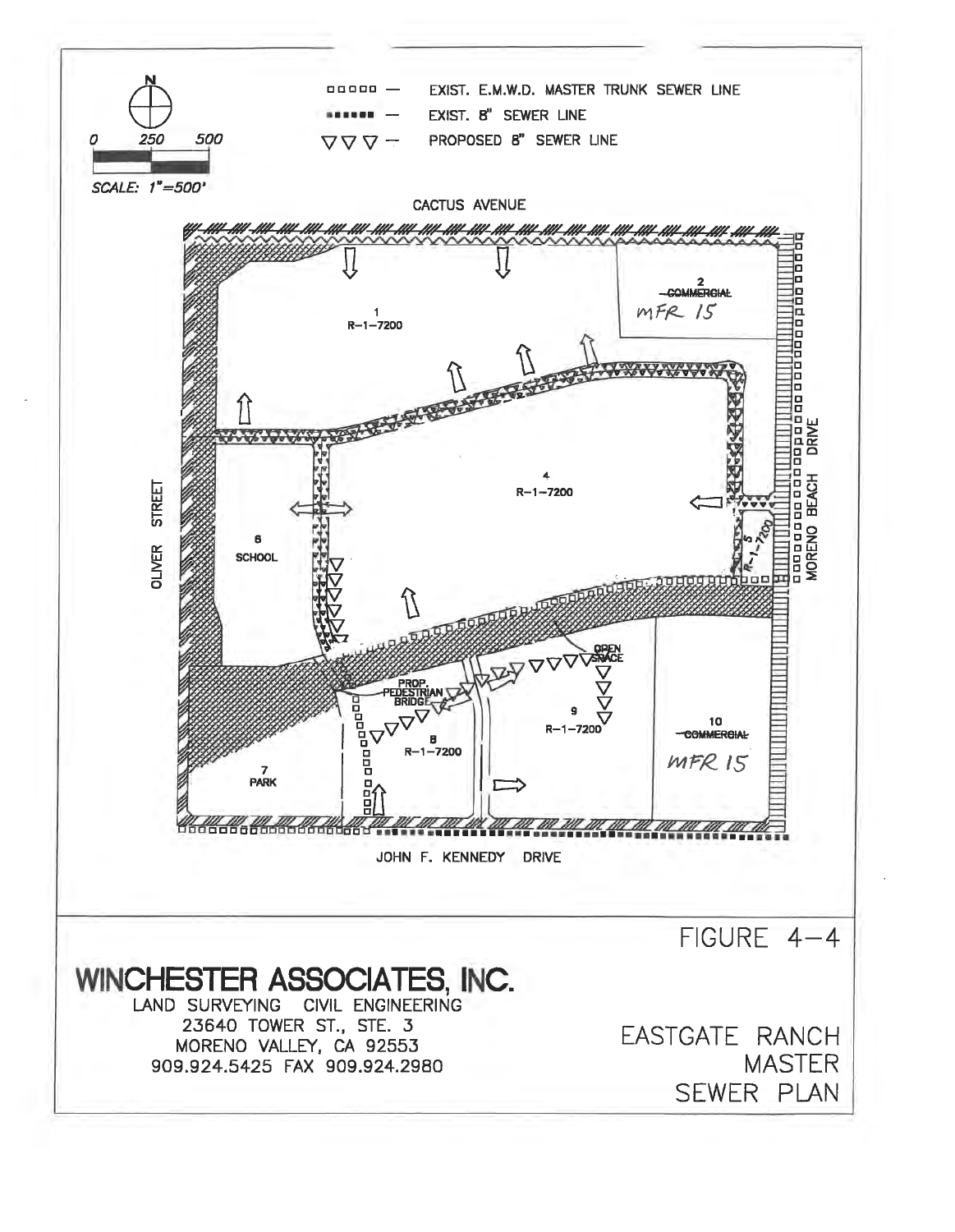